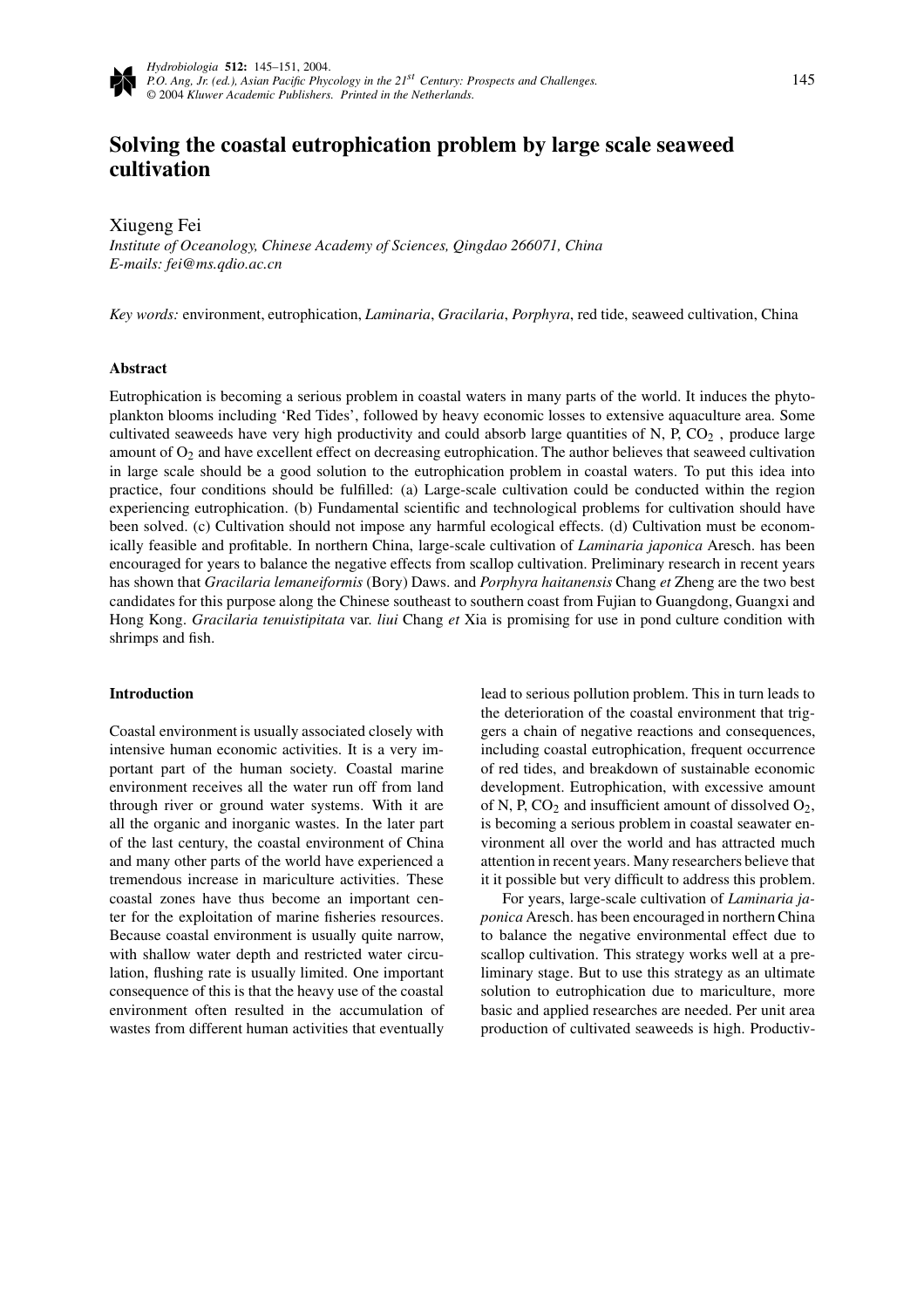ity of cultivated seaweeds is much higher than that in their natural habitats. Cultivated seaweed grows much better at those areas where N and P are abundant (Lobban & Wynne, 1981; Miura, 1992; Ohno & Critchley, 1993; Critchley & Ohno, 1998; Fei, 1996). For cultivation of *Porphyra yezoensis* Ueda in China, good harvest and good quality could only be achieved in those regions where N concentration  $(NO<sub>3</sub>-N + NH<sub>4</sub>-$ N) in the seawater is over 100 mg m−<sup>3</sup> (*>*7.2 mM). When N-nutrient level is below 50 mg m<sup>-3</sup> (3.6 mM), the quality and yield will go down and application of N fertilizers becomes necessary (S.E.P.E. & S.A.T.M., 1978). On the other hand, seaweed requirement for P is not as sensitive as that for N. From many years of practice and observation this author has found that this is true not only for cultivated *Laminaria* and *Porphyra* but also for cultivated *Gracilaria*. This author has thus proposed that large scale seaweed cultivation could be a possible solution to the problem of eutrophication by decreasing nutrients in seawater (Fei, 1978, 1983, 1996; Fei *et al.*, 1998, 1999). Cultivation experiments have been conducted since 1987 along the coastal region in South China. Most of the results were encouraging. This idea of using seaweed to reduce excessive nutrient, hence solving the problem of eutrophication, is thus very promising and further research efforts are now being continued to evaluate its potentials.

# **The sources of organic eutrophication in the sea and the coastal environment in mainland China**

Fast growing large coastal cities and increasing population in these cities produce large amount of  $CO<sub>2</sub>$  and refuses containing large quantity of N and P. Large quantities of N and P fertilizers are applied in agriculture on land and only a part of these are absorbed by the plants, with the rest being eventually released to the environment. Culture of livestock releases huge amount of excrement to the environment as well. All these eutrophication products are created by human activities on land. They will eventually reach the coastal seawater via sewage and other pathways and become the main source of eutrophication in the sea.

The secondary pollution elements in coastal water are created by extensive mariculture of animals itself. The animal cultivation develops so fast in a vast area of coastal waters, such that in many places almost every space is occupied and exceptionally dense population of these cultivated animals has been formed. Large amount of N, P and  $CO<sub>2</sub>$  released from these dense populations of cultivated animals are being recycled back to the cultivation area, creating the secondary source of eutrophication (Zhang et al., 1994). Other than the above two sources, over feeding of shrimp in ponds and fish in cages also produces great amounts of nutrient rich sediment to their surrounding environment. This becomes another major input source of N, P and  $CO<sub>2</sub>$  to the mariculture environment (Zhu & Li, 1996).

Since the 80's, coastal mariculture development in China has increased tremendously. More than 40,000  $km<sup>2</sup>$  of the coastal area are now being used for mariculture and more than three million people are directly engaged in mariculture related activities. The production output from mariculture in 1982 was 86 million tons. Ten years later in 1997, this reached 792 million tons, and in 1999, 974 million tons. For several years now, mariculture production in China, now stands at 39% of its total fisheries production, is the highest in the world. Over this same period, however, the occurrence of red tide event has increased from an average of 50 times annually in the 80's to 250 times annually in recent years. Because many aquaculture facilities are placed in the water for prolonged period of time, fouling by all sort of benthic organisms is serious. Heavy sedimentation of organic materials, e.g. from excessive feeds used in mariculture and from animal excrement, led not only to increase in the amount of organic nutrients in the surface water, but also to poor oxygen condition in the near bottom water. The quality of water in mariculature zones deteriorated, inducing diseases and red tide occurrence. This vicious cycle of events led to heavy economic losses. In 1998 alone, the occurrence of diseases in mariculture animals reached a high rate of 30%, with a direct loss of more than 10 billions Chinese Yuan.

In 1998, the coastal areas in China with water quality that was below the first class water quality standard reached  $228,000 \text{ km}^2$ . This was a 100% increase over that recorded in 1992. Of this, about  $40,000 \text{ km}^2$  of the coastal areas were below the fourth class water quality standard. These areas could no longer satisfy the requirement for mariculture, water sports and coastal tourism activities. In some areas, the concentration of N is 10 times higher than that allowed for mariculture zone.

Pollution created by human activities induces eutrophication in the sea. The sources of pollution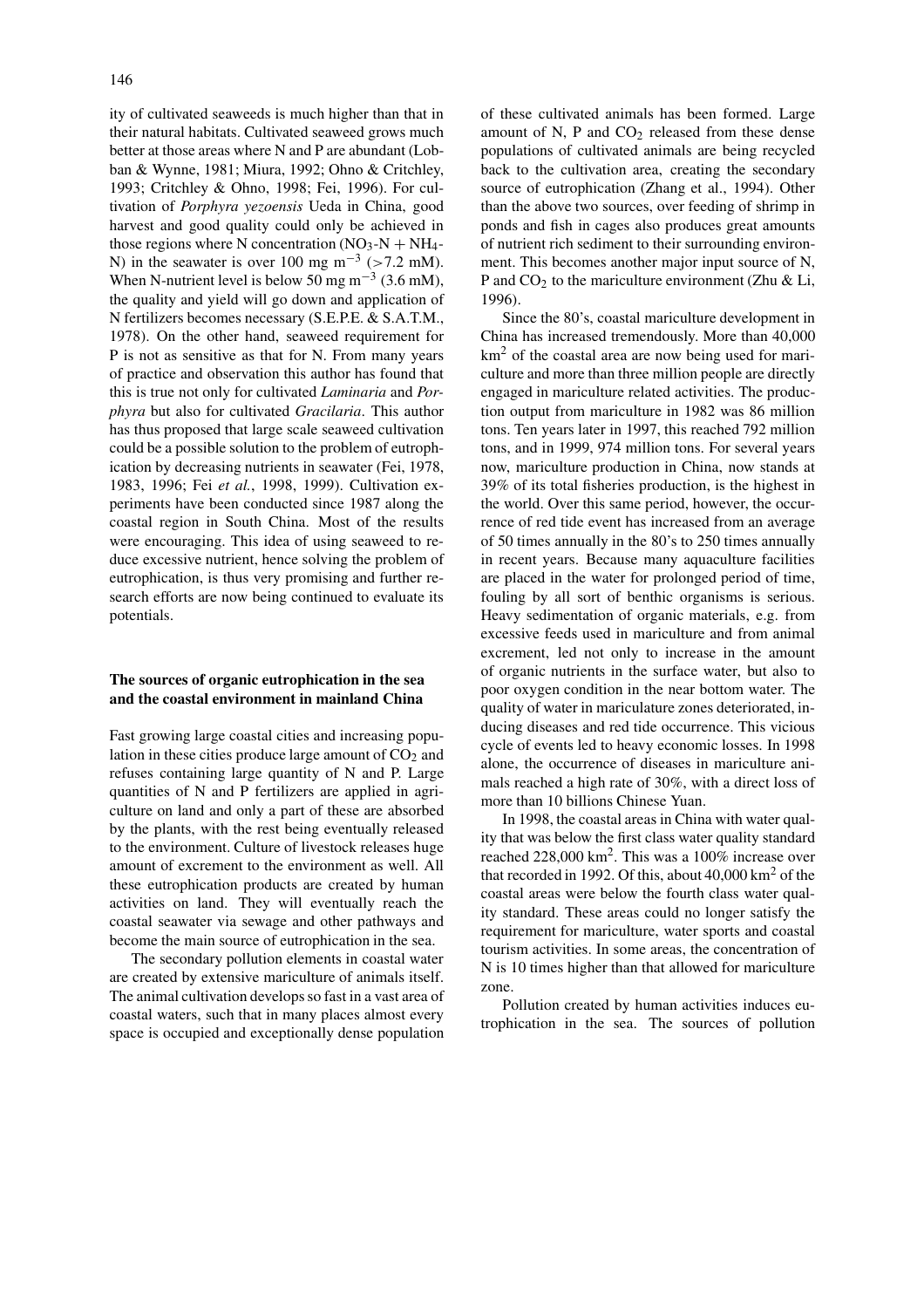mainly come from the land and also from coastal waters by mariculture itself. This should be taken into consideration if this important problem is to be solved.

# **Effect of marine plants on eutrophication in the sea**

Autotrophic and heterotrophic organisms are the two main inhabitants in the sea. All animals like fish and shrimp are heterotrophic; they feed on other organisms to obtain energy and raw material for their growth and release  $N$ , P and  $CO<sub>2</sub>$  via excrement and respiration. All marine plants like seaweeds or diatom are autotrophic; they feed themselves by absorbing N and P from the seawater for their nutrition and  $CO<sub>2</sub>$ also from the seawater for their photosynthesis. Living plants release  $O_2$ via photosynthesis, release few N and P compounds via excretion but the amount is very small in comparison to those of the animals. Therefore, heterotrophic animals are the producers of N, P and  $CO<sub>2</sub>$  in the sea and autotrophic organisms are the removers. The activities of the autotrophic organisms balance those of the heterotrophic organisms (Lobban & Wynne, 1981; Tseng, 1990).

There is a large diversity of marine plants in the sea including the small sized micro-algae (such as diatoms) and the large sized macro-algae (such as *Laminaria* and *Porphyra*) (Radmer, 1996). Microalgae grow well in nutrient rich seawater and some species grow very fast and could make a bloom in the sea within a few days during warm season. They do remove large quantity of nutrients from their surrounding seawater and perform as an eutrophication remover. However, they would not last very long because of their short life span of only a few days. They eventually die and huge amount of dead bodies would accumulate in the water. Consequently the bacteria will decompose their dead bodies, thus creating a low dissolved Oxygen environment. The nutrients from these dead bodies will eventually be released back into the seawater. The micro-algae started as a nutrient remover but turned to become the source of eutrophication. Macro-algae (seaweeds) on the other hand could accumulate considerable biomass within months and years. This is especially so for cultivated species during cultivation season. Based on this author's data so far, biomass (wet weight) of cultivated *Laminaria* just before harvest is 80–120 tons ha<sup>-1</sup>, that of cultivated *Porphyra* is 30–60 tons ha<sup> $-1$ </sup> and that of cultivated *Gracilaria* 40–80 tons ha<sup> $-1$ </sup>. When they grow in largescale, macro-algae accumulate large amount of C, N and P in their body.

Table 1 shows the C, N and P contents of some of the common cultivated species like *Laminaria, Porphyra* and *Gracilaria*. This shows that these cultivated species have a special ability to remove the main eutrophication elements of C, N and P from their surrounding seawater. Because their life span is at least several months longer than that of micro-algae, this makes them very effective removers of these elements. When cultivated macro-algae are harvested from their culture ground,  $25-79$  kg (mean 52 kg) of C and  $2.5-$ 6.2 kg (mean 4.4 kg) of N will be removed from the water with every ton wet weight of these algae harvested. As mentioned above the magnitude of productivity of cultivated seaweed is 30–120 wet ton  $ha^{-1}$ . That means that within 2 m depth of the surface seawater that is usually occupied by the cultivated algae, the cultivated population will remove 1560–6240 kg C or 132–528 kg N from 20000  $m<sup>3</sup>$  of seawater within one ha of cultivation area. Take N as an example, the removing rate will be 6600 mg N m<sup>-3</sup>, 16.5 times higher than 400 mg N  $m^{-3}$  which is the indication level of N eutrophication. These figures make cultivated macro-algae ideal candidate as nutrient removers and point to their potential application for this purpose.

# **Possible ways to solve the problem of eutrophication**

Given that the main elements causing eutrophication in the sea originally come from land through human activities, a solution to this is to control these activities at their source. Decreasing the export of terrestrial nutrients should be taken into first consideration. This is, however, not an easy task and needs huge amount of effort and investment on infrastructure development, research, careful planning and coordination before the goals could be achieved. This will take time and hence could only be considered as a long term target. Under the present situation, there may be palliative but workable short term solutions to these problems.

Seaweeds are nutrients remover. There is, therefore, a great potential to remove large amount of C, N, and P nutrients with extensive seaweed cultivation. Seaweeds produced from these cultivations have many commercial and industrial applications. They could be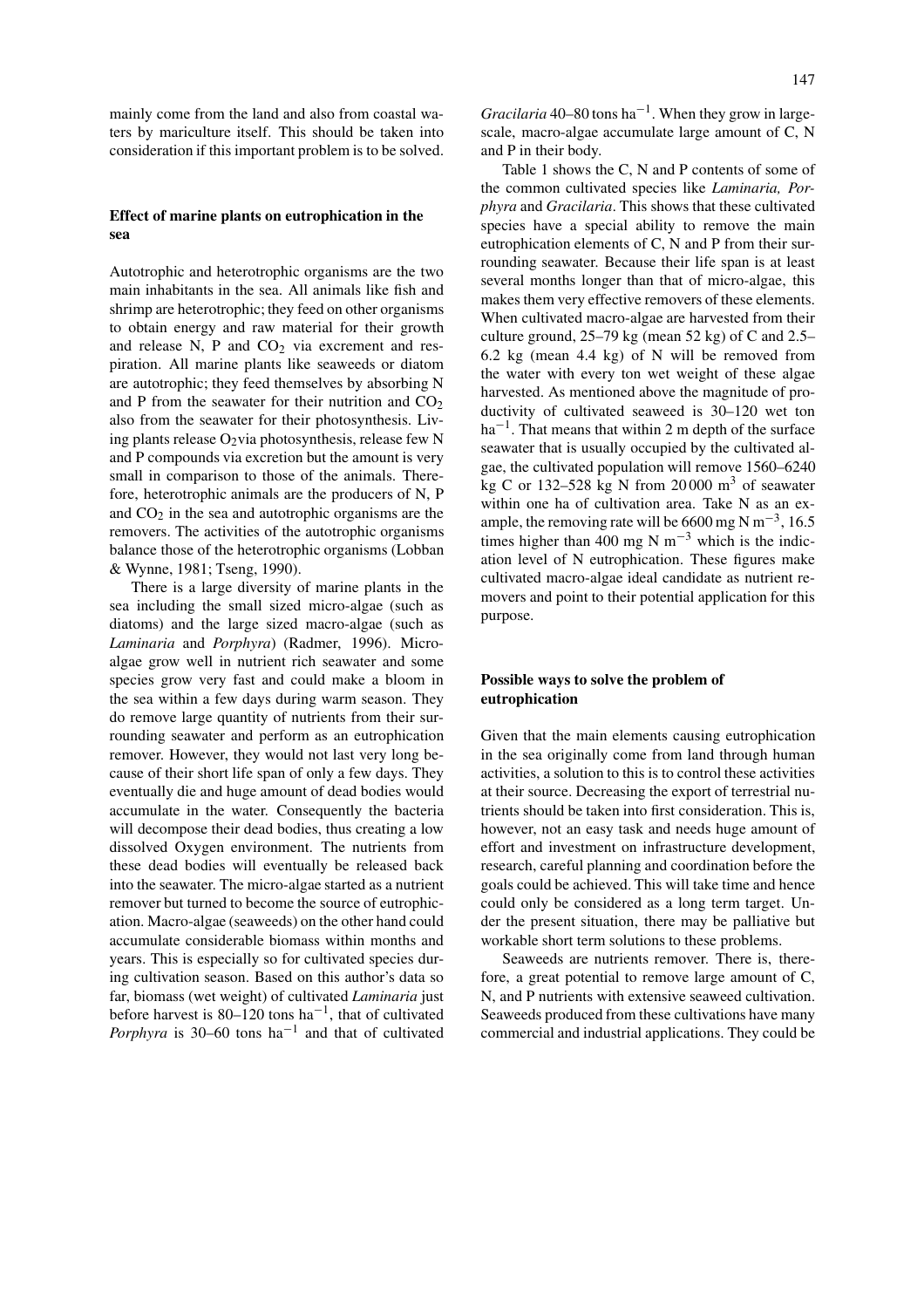*Table 1.* Nutrient contents (%) of cultivated seaweed*<sup>a</sup>*

| Contents          | Laminaria |       |       | Porphyra |       | Gracilaria |  |
|-------------------|-----------|-------|-------|----------|-------|------------|--|
|                   | Dry       | Wet   | Dry   | Wet      | Dry   | Wet        |  |
| Protein           | 8.20      | 1.40  | 39.00 | 3.90     | 16.30 | 1.30       |  |
| Carbohydrates $b$ | 62.70     | 10.50 | 43.00 | 4.30     | 78.80 | 6.30       |  |
| C                 | 23.60     | 7.90  | 27.30 | 2.70     | 31.30 | 2.50       |  |
| N                 | 1.30      | 0.22  | 6.20  | 0.62     | 2.60  | 0.25       |  |
| P                 | 0.20      | 0.03  | 0.58  | 0.06     | 0.03  | 0.03       |  |

*<sup>a</sup>*Resources Council, Science and Technology Agency, Japan (1982).

*<sup>b</sup>*Includes Carbohydrate, lipid and fiber.

widely used as food, as major raw material for the extraction of chemicals and pharmaceuticals, as fodder for livestock or as organic fertilizer. For instance, agar, carrageenans and alginates are the three major phycocolloids extracted from the seaweeds (Tseng & Fei, 1987; Yarish et al., 1988; Miura, 1992; Jensen, 1996). They are in great demand and have extensive commercial and industrial applications. It is thus possible to promote large-scale cultivation of commercially important species. This will not only be a powerful method for removing large amount of nutrients, it could also benefit the local economy by providing jobs and sources of marketable products.

Seaweed cultivation would complement the cultivation of animal ecologically. At present, in most Chinese cultivation regions, animal cultivation prevails over seaweed cultivation and in extreme cases animal is the only organism under cultivation. There is an economic explanation for this phenomenon as animal products tend to command a higher price than seaweed products. However, the author believes that adding seaweed cultivation to these regions as much as possible will help to form a better ecologically balanced culture environment. This is far more critical than purely economic consideration alone.

# **From idea to real application and prerequisite conditions**

Theoretically, to apply seaweed cultivation for eutrophication improvement is possible. To put this idea into practice, some prerequisite conditions should be fulfilled. Firstly, oceanographic conditions should be suitable for large-scale seaweed cultivation. Usually, near-shore or offshore area with 20 m water depth is ideal. Social acceptance is also an important condition for conducting cultivation activities in these areas.

Second, in order to prevent failure, scientific and technological problems for cultivation of the species should have been fundamentally solved before taking on large scale cultivation. Third, transplantation and introduction of 'good' species or strains from outside is often necessary. Harmful ecological effects caused by invading species should be carefully considered and avoided. Finally, There should be a market for the product of seaweed cultivation in order to make the whole exercise economically viable.

# **Promising cultivated seaweed species as candidates for eutrophication cleaner**

Based on extensive research experiences on cultivation biology of economically important seaweeds, this author believes that all cultivated seaweeds have actually played and are continue to play the role of cleaning their surrounding environment by removing large quantity of nutrients. In north China, *Laminaria* and*Undaria* have been the most important seaweeds traditionally cultivated. *Porphyra* is the most important seaweed cultivated traditionally in central China and *Gracilaria* is a newly developed seaweed species cultivated along the southern coast of China in a much smaller scale. China is producing about 3 million tons of *Laminaria* each year. This means about 237 thousand tons of C and 660 tons of N are fixed within a year in cultivated *Laminaria*. Scientific and technological problems for large-scale cultivation of these species have already been solved. It is not difficult to use them as a tool for solving the coastal eutrophication problem. For this new application, the cultivation scale should be much larger than the original. The main problem is how to deal with the huge amount of product from these large-scale cultivations. In northern China, *Laminaria* has been under cultivation for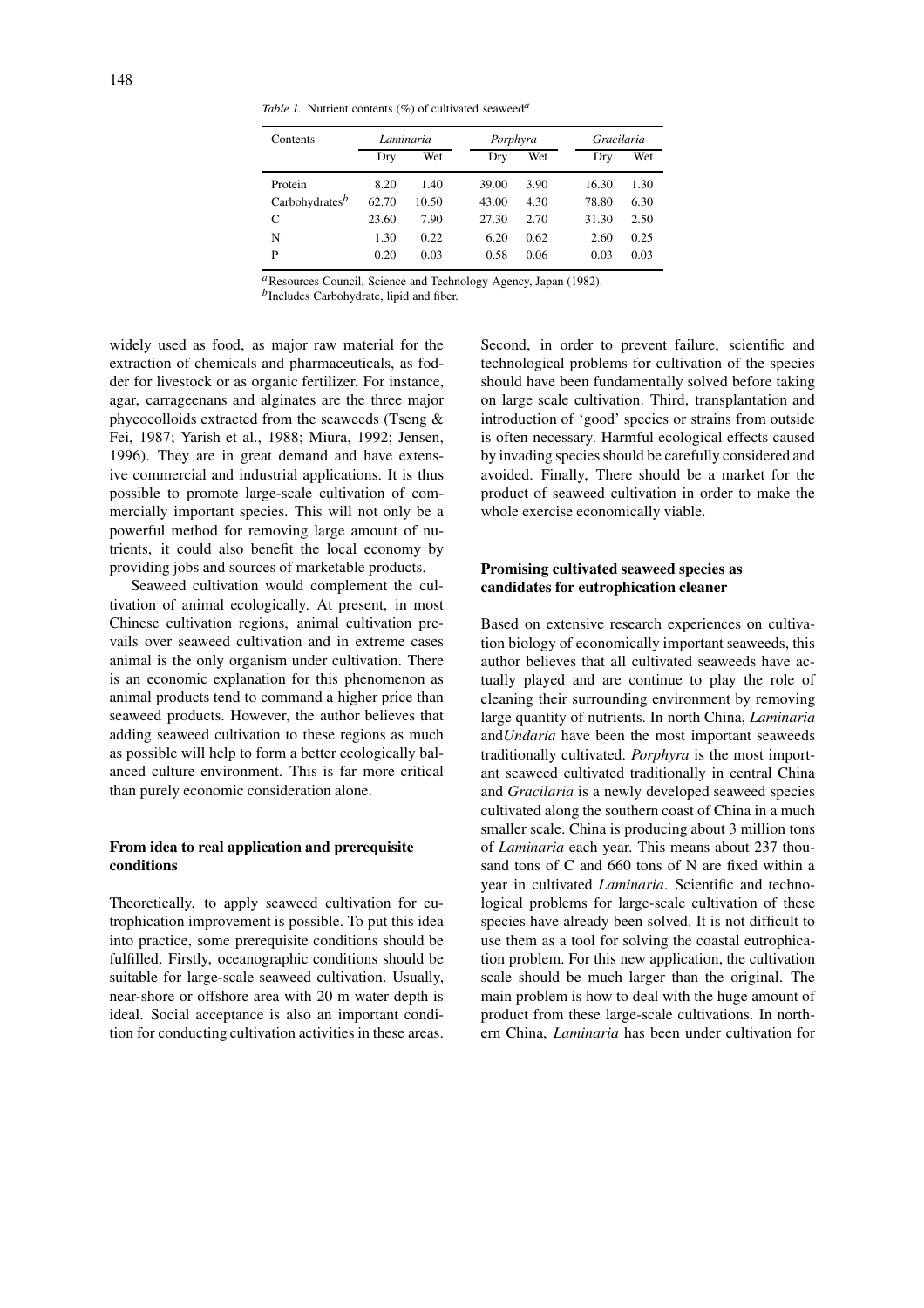*Table 2.* Results of transplantation experiment on *Gracilaria lemaneiformis.* The algae were transplanted from Qingdao and grown in Lianjiang, Fujian, SE China

| Culture rope<br>length(m) | <b>Start</b><br>11/12/98 | Finish<br>10/05/99 | <b>Increase</b><br>(times) | Growth<br>$(\% d^{-1})$ |
|---------------------------|--------------------------|--------------------|----------------------------|-------------------------|
| 92                        | $3.22 \text{ kg}$        | $356.5 \text{ kg}$ | 110.7                      | 3.14                    |
| 273                       | $8.19 \text{ kg}$        | 814.4 kg           | 99.4                       | 3.06                    |
| Total 365                 | 11.4 kg                  | 1170.9 kg          | 102.6                      | 3.09                    |

many years and is still the best candidate for eutrophication treatment. In southern China, more seaweed cultivation is needed because the problems of eutrophication are more serious. But seaweed cultivation in southern China is largely under-developed at present. Our recent research and experiment has shown that *Gracilaria lemaneiformis* and *Porphyra haitanensis* are the two promising candidates for southern China. The main characters of the four most promising species are described briefly below.

#### Gracilaria lemaneiformis

This species belongs to Rhodophyta (red algae), growing well along the coast of Shandong. Standing crop in natural habitat is very low. Research and experimental cultivation has been carried out since 1981. In Qingdao it grows in spring and autumn with a growth rate of 6.6% d<sup>-1</sup> and a 20 times biomass increase in 45 days has been recorded. Its favorable growing temperature is 12–23 ◦C. Because the cold season is very long in Qingdao, the fast growing period for this species is very short. Twenty times increase in biomass is not good enough for initiating a good cultivation industry in the Qingdao region. But if one could transplant it to southern provinces where favorable culture period in the winter and spring is much longer, we expect much higher harvests. On December 11, 1998 an experiment on transplanting *Gracilaria lemaneiformis* from Qingdao to Lianjiang, Fujian was started. The experiment was completed 150 days later on May 10, 1999 and the result is summarized in Table 2. The result shows a 100 times increase in the biomass of *G. lemaneiformis* within 150 days. In 1997 similar experiment on transplanting this species from Qingdao to Zhanjiang, Guangdong was carried out and we obtained 63 times increase of biomass within 45 days. In early 1999, to research on eutrophication improvement we transplanted *G. lemaneiformis* from Qingdao

to Santou, Guangdong and obtained 207 times biomass increase within 64 days. All these transplanting results have convinced us that this species introduced from further North to the South will grow much better in its new environment than in its native old region (Brawley & Fei, 1988; Zhang et al., 1993; Fei, 1996; Fei et al., 1998). Because of high temperature during most time of the year, *G. lemaneiformis* could not pass the summer in the southern provinces in China. Harmful ecological effects by invading species could not happen. *Gracilaria lemaneiformis* is a high quality raw material for agar industry and a good fodder for industrialized abalone cultivation. It is in big demand in southern China. This makes it a very promising species at present for both purposes, i.e., for removing nutrient from coastal water and for providing the product to feed the mariculture abalone.

### Gracilaria tenuistipitata *var.* liui

This is another red alga and was introduced recently from Taiwan. This can grow well under high temperature and in relatively stable water conditions like in a fish or shrimp pond. Its ability to absorb large amount of nutrient is also evident. In January 2002, introduction of this species in ponds experiencing red tide in Dongshan, Fujian Province in SE China quickly suppressed red tide bloom within one or two days. Similar to *Gracilaria lemaneiformis*, it is easy to harvest this species. Because this species is also restricted in its seasonal growth due to temperature, it is unlikely to cause negative ecological effect as an introduced species. In fact, it can alternately grow with *G. lemaneiformis*, which grows in colder months of the year, thus ensuring a year round availability of seaweed resources.

### Porphyra haitanensis

This species, a traditional edible red alga, grows along the coast of Fujian in southeastern China. Artificial cultivation of this species was initiated in the sixties and large-scale cultivation has been developed mainly in Fujian and Zhejiang, SE China. Favorable temperature for its growth is  $12-25$  °C. Transplanting experiment was conducted in 1997 from Jiangsu to Zhanjiang, Guangdong where *P. haitanensis* has never been grown. Our experimental result showed that one harvest from a 30  $m<sup>2</sup>$  net was 50 kg wet weight. That is equivalent to about 16.7 tons  $ha^{-1}$ , a level accept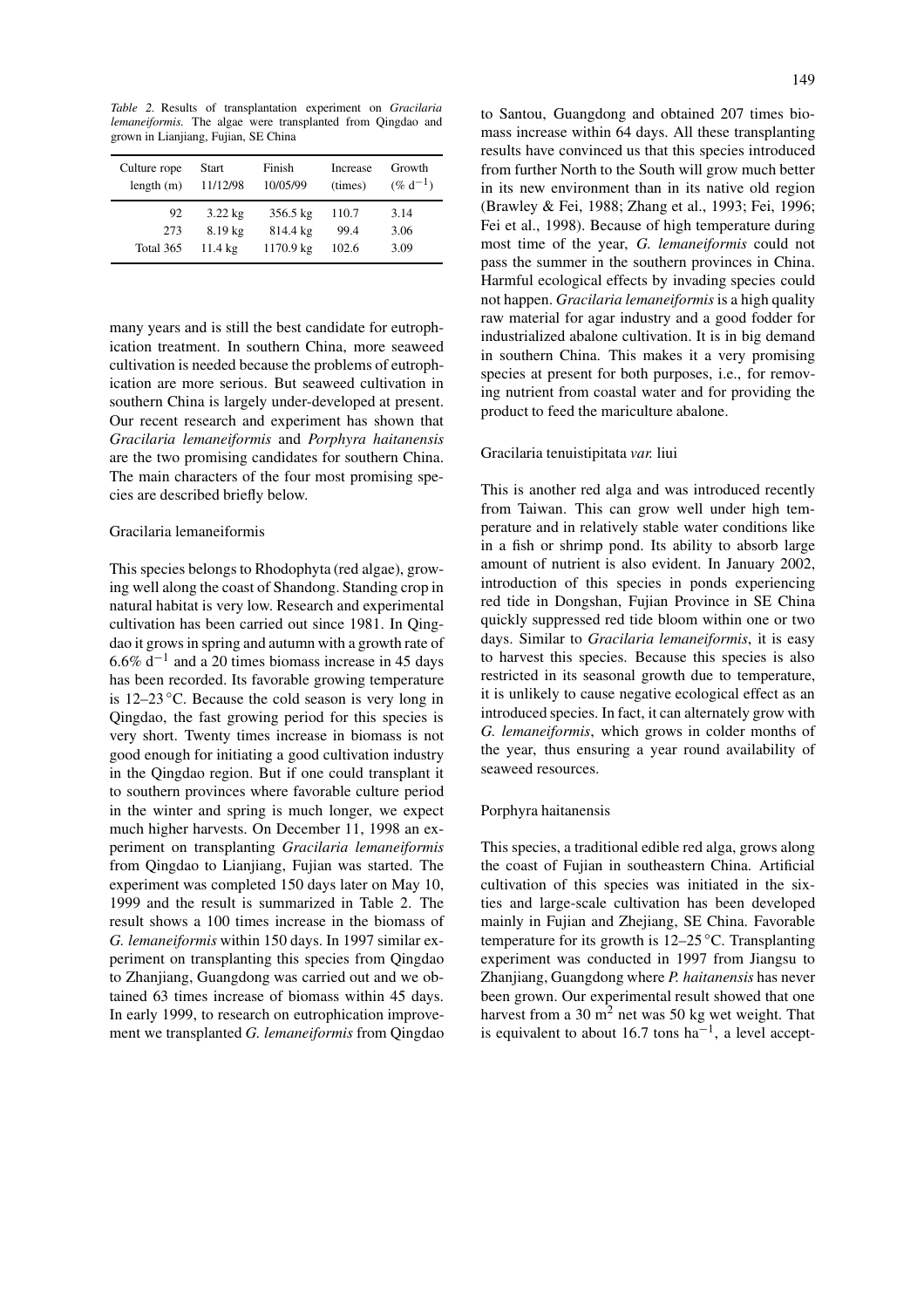able to promote cultivation in this new area (Li et al., 1992). Because of high temperature during most time of the year, *P. haitanensis* could not pass the summer there and the negative ecological effects could not happen. Therefore, *P. haitanensis* becomes the second promising species for removing eutrophication nutrients especially in southern China, including Hong Kong.

## Laminaria japonica

*Laminaria japonica* is not a native of Chinese shores though it has been a well-known food commodity in the Chinese market for more than one thousand years. It is a native species of the Japan Sea. The species was accidentally introduced to Dalian in 1927. Modern cultivation of this species started in 1952 and has now developed greatly, growing well by the Chinese summer sporeling method. It is now under cultivation from Liaoning and Shandong to Zejiang and Fujian Provinces with annual production of more than 300 million tons wet weight. From 47 years successful history of *Laminaria* cultivation in China, effects on eutrophication have all been positive and harmful or damage examples caused by the cultivation activity have not been found. This is a good candidate for removing eutrophication nutrients especially in northern China.

#### **Conclusions**

The fast-growing coastal cities and fast-developing animal mariculture industries have resulted in eutrophication along the coastal regions of China. Actually, it is the human activity on land and in the sea, which brings about this problem. China is the world largest mariculture country and is also one that is most seriously suffering from disasters caused by eutrophication. The first and most serious victim is mariculture itself. To find a solution to this problem is a very urgent task. It is a difficult, complicated and long-term task. To use seaweed cultivation for the solution of eutrophication is just one of the ways, but it is the promising and workable one at present time. Cultivated seaweed does not only grow fast but can also be easily harvested from the water. Because the cultivation technique is already mature, it is easy to manipulate. Because the investment cost for seaweed cultivation is comparatively low it is feasible (Tseng  $\&$ 

Fei, 1987; Crichley & Ohno, 1988; Miura, 1992; Ohno & Critchley, 1993; Fei, 1996; Yarish et al., 1998). Cultivation of seaweed can remove nutrients efficiently and could be profitable at the same time. *Gracilaria lemaneiformis*is good for sub-tidal shallow water area. *Porphyra haitanensis* is good for both inter-tidal and sub-tidal shallow water. *Gracelaria tenuistipitata* var. *Liui* is promising for shrimp pounds or fish cages. We strongly believe that large-scale seaweed cultivation in the sea will help to solve the eutrophication problem at the present stage.

### **Acknowledgements**

This work was sponsored by the National Climbing Project B PD-B 6-4-2 of the State Science and Technology Commission of China and by the National Science Foundation of China H C0205 39770593. The author extends sincere thanks to Prof. C. K. Tseng for his encouragement, valuable comments and for reviewing this manuscript. This is Contribution No. 3360 from the Institute of Oceanology, Chinese Academy of Sciences and Contribution No. 183 from the Experimental Marine Biology Laboratory, Chinese Academy of Sciences (EMBLC).

#### **References**

- Brawley, S. H. & X. G. Fei, 1988. Ecological studies of *Gracilaria asiatica* and *Gracilaria lemaneiformis* in Zhanshan Bay, Qingdao. Chinese J. Oceanol. Limnol. 6: 20–34.
- Critchley, A. & M. Ohno, 1998. Seaweed Resources of the World. Japan International Cooperation Agency (JICA), Tokyo.
- Fei, X. G., 1978. Principle results on the experimental phycoecology research of Haidai (*Laminaria japonica*) and Zicai (*Porphyra yezoensis*), Haiyang Kexue (Supplement): 55–56 [in Chinese].
- Fei, X. G., 1983. Macroalgal culture in California and China. In Laura Mckay (ed.), Seaweed Raft and Farm Design in the United States and China. New York Sea Grant Institute, New York: 301– 308.
- Fei, X. G., 1996. Domestication and cultivation of seaweed. In Li Deshang (ed.), Proceedings of the International Symposium on Aquaculture. Qingdao Ocean University Press, Qingdao: 31–37.
- Fei, X. G., Y. Bao & S. Lu, 1999. Seaweed cultivation: traditional way and its reformation. Chinese J. Oceanol. Limnol. 7: 193– 199.
- Fei, X. G., S. Lu, Y. Bao, R. Wilkes & C. Yarish, 1998. Seaweed cultivation in China. World Aquacult. 29: 22–24.
- Jensen, A., 1993. Present and future needs for algae and alga products. Hydrobiologia 260/261: 15–23.
- Li, S. Y., B. F. Zheng & X. G. Fei, 1992. Northward transplantation of *Porphyra haitanensis* in China. Oceanol. Limnol. Sinica 23: 297–301 [in Chinese with English abstract].